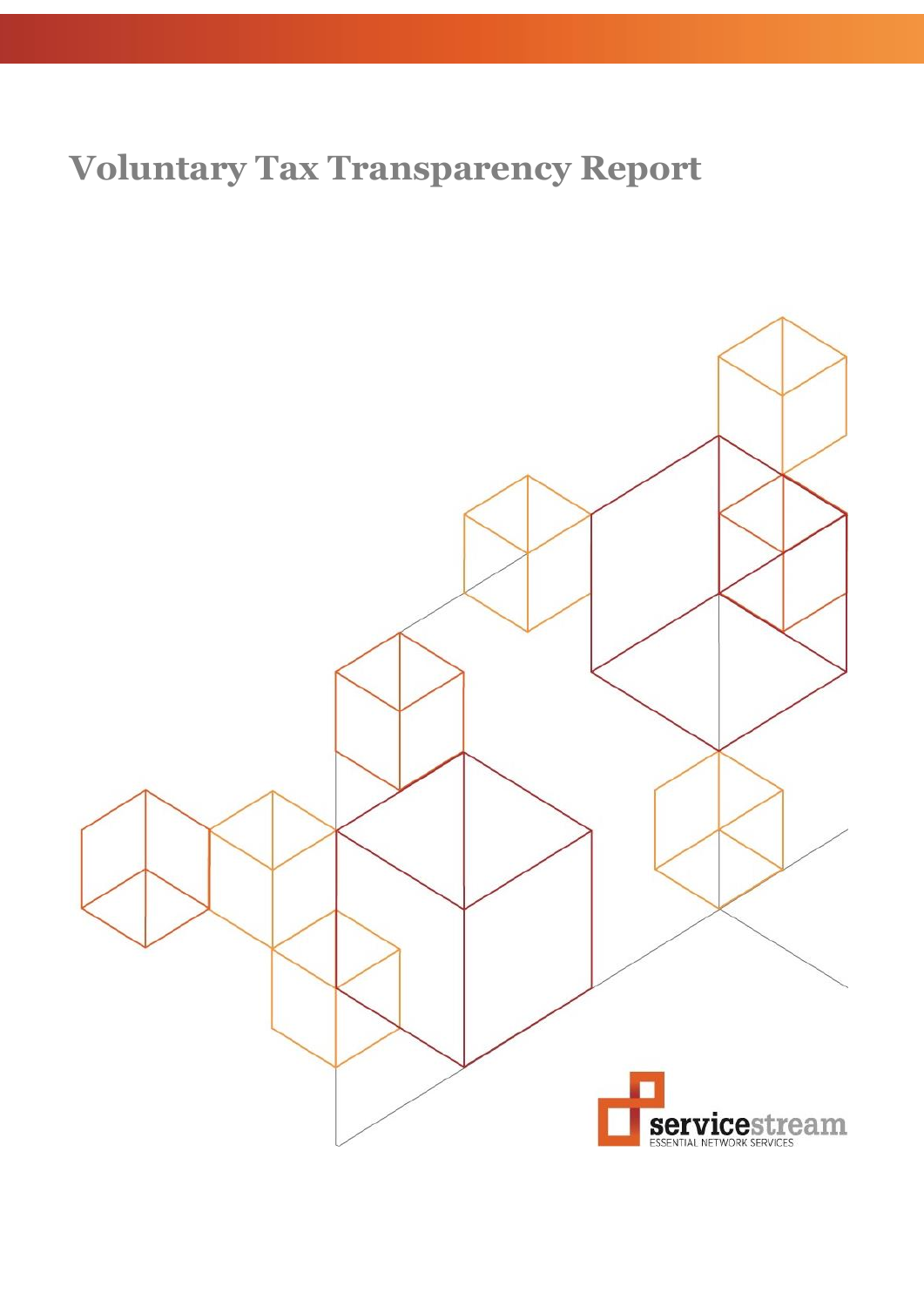

#### **1. Message from the Chief Financial Officer**

On behalf of the Board, I am pleased to present the inaugural Tax Transparency Report for Service Stream Limited (**SSM**) for the income year ended 30 June 2019.

SSM is an S&P/ASX 200 listed business providing integrated end-to-end asset life-cycle services to utility and telecommunications asset owners, operators and regulators across Australia.

We support the adoption of the Board of Taxation's Voluntary Tax Transparency Code (**TTC**) and appreciate the importance that improved transparency plays in improving the public's confidence in the tax system as well as the role that it plays in facilitating a more informed public debate about tax policy.

The disclosures in this report have followed the recommendations set out in the TTC. Our report provides information regarding SSM's Australian tax activities for the year ended 30 June 2019, including our approach to tax policy and risk management, our tax governance processes and quantifies how much tax we paid during the income year. Our report shows that SSM has paid and remitted \$66.7m in taxes to federal and state governments during the income year.

This report forms part of SSM's broader financial statements, and complements the information disclosed in SSM's Annual Report for 30 June 2019 which can be found [here.](https://www.servicestream.com.au/uploads/other/884f031e1284e8b4b752b2839f5118a53196a6fa.pdf)

**Bob Grant Chief Financial Officer** 17 March 2020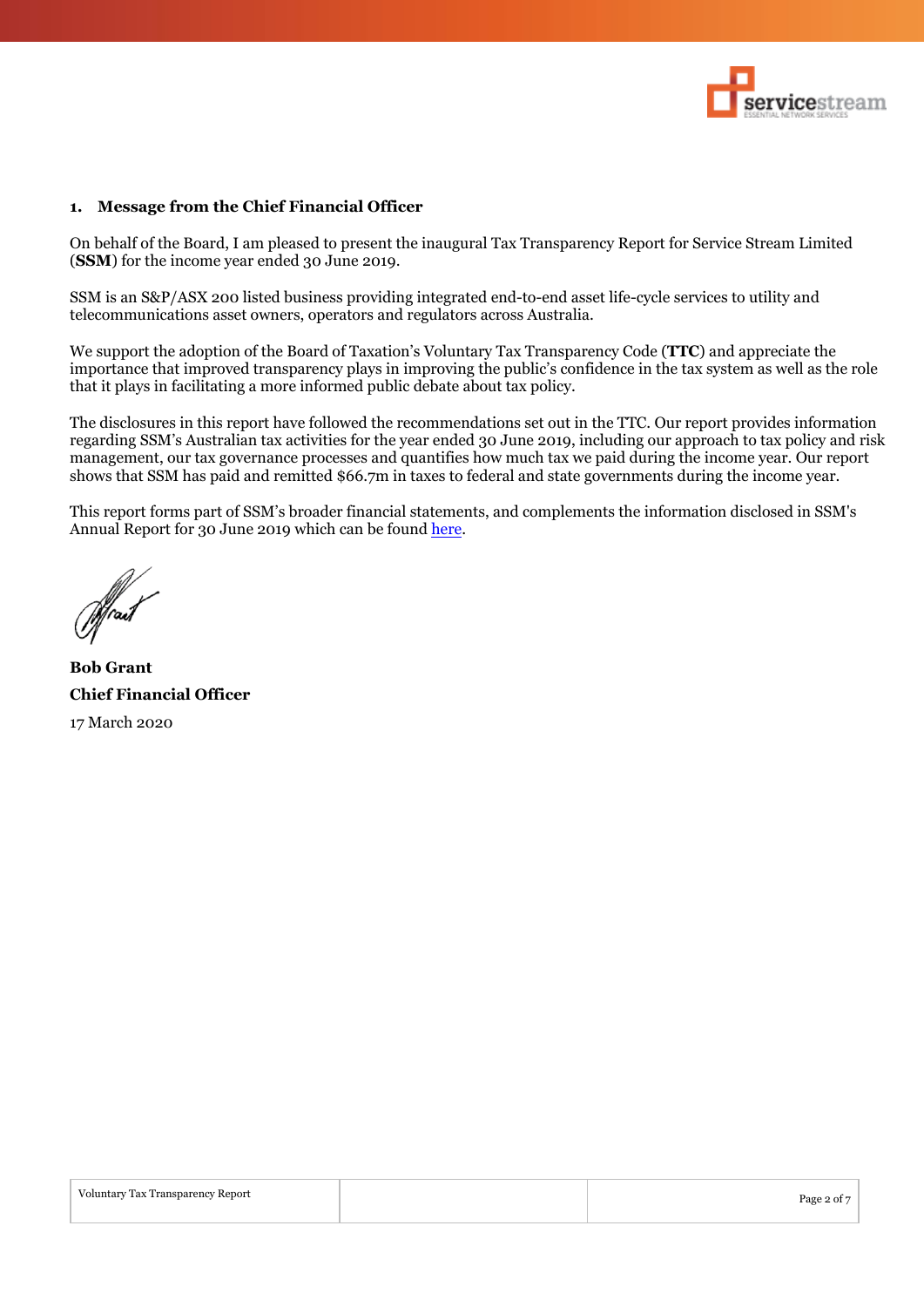

#### **2. Overview of SSM**

Service Stream is a public company listed on the Australian Securities Exchange (ASX code: SSM). The Service Stream Group is a provider of essential network services to the telecommunications and utility sectors. Service Stream operates across all states and territories, has a workforce in excess of 2,400 employees and access to a pool of over 3,500 active contractors.

SSM specialises in the design, construction, operation and maintenance of assets across these networks and is technology-agnostic to the various types of networks, delivering a range of services across electricity, gas, water and renewable energy utilities, and fixed and wireless telecommunication networks.

SSM's offerings include a wide range of specialist services vital to develop and operate Australia's essential communications, energy and water networks, with specific examples stated below.

- SSM provides a range of services for energy management and savings solutions for consumers and commercial customers and has been involved in greater than 35,000 solar PV installations to date.
- During the income year, SSM acquired the Comdain Infrastructure Group which specialises in the design, construction, operation and maintenance of water and gas infrastructure for Australia's leading utility and energy providers.
- SSM, through the TechSafe arm of the business, are able to provide specialist technical advice, independent inspection, auditing, verification and testing services that help ensure compliance, improve quality and reduce risk in relation to electrical systems, components, wiring and installations.

#### **3. Tax Policy, Tax Strategy and Governance**

#### **3.1 Approach to risk management and governance arrangements**

SSM is committed to complying with all applicable laws and regulations relating to tax and ensures that it pays all taxes in a timely manner. It maintains a transparent and collaborative relationship with all taxation authorities. These principles are enforced through SSM's tax governance policy, which has been approved by the Board.

SSM's tax governance policy is aligned with SSM's overall corporate strategy and complements its broader Risk Management Policy. The Board is ultimately responsible for the management of risk and internal control processes, which include tax. The Board delegates the day-to-day management of tax risk to the CFO, and the CFO provides regular updates to the Audit and Risk Committee on any tax issues or developments.

SSM is committed to being a good corporate citizen, and to acting with integrity and transparency in all tax matters. This includes the following:

- Complying with all applicable laws and regulations relating to tax, including meeting tax compliance obligations in a timely manner;
- Paying all legally obligated taxes to the Government;
- Ensuring the appropriate tax advice is sought and considered as part of the overall commercial assessment of any significant transaction;
- Not participating in tax evasion or facilitating the evasion of tax by a third party in any way
- Maintaining open and constructive relationships with all relevant revenue authorities, and avoiding unnecessary and time consuming disputes wherever possible;
- Protecting the reputation of SSM in relation to tax matters: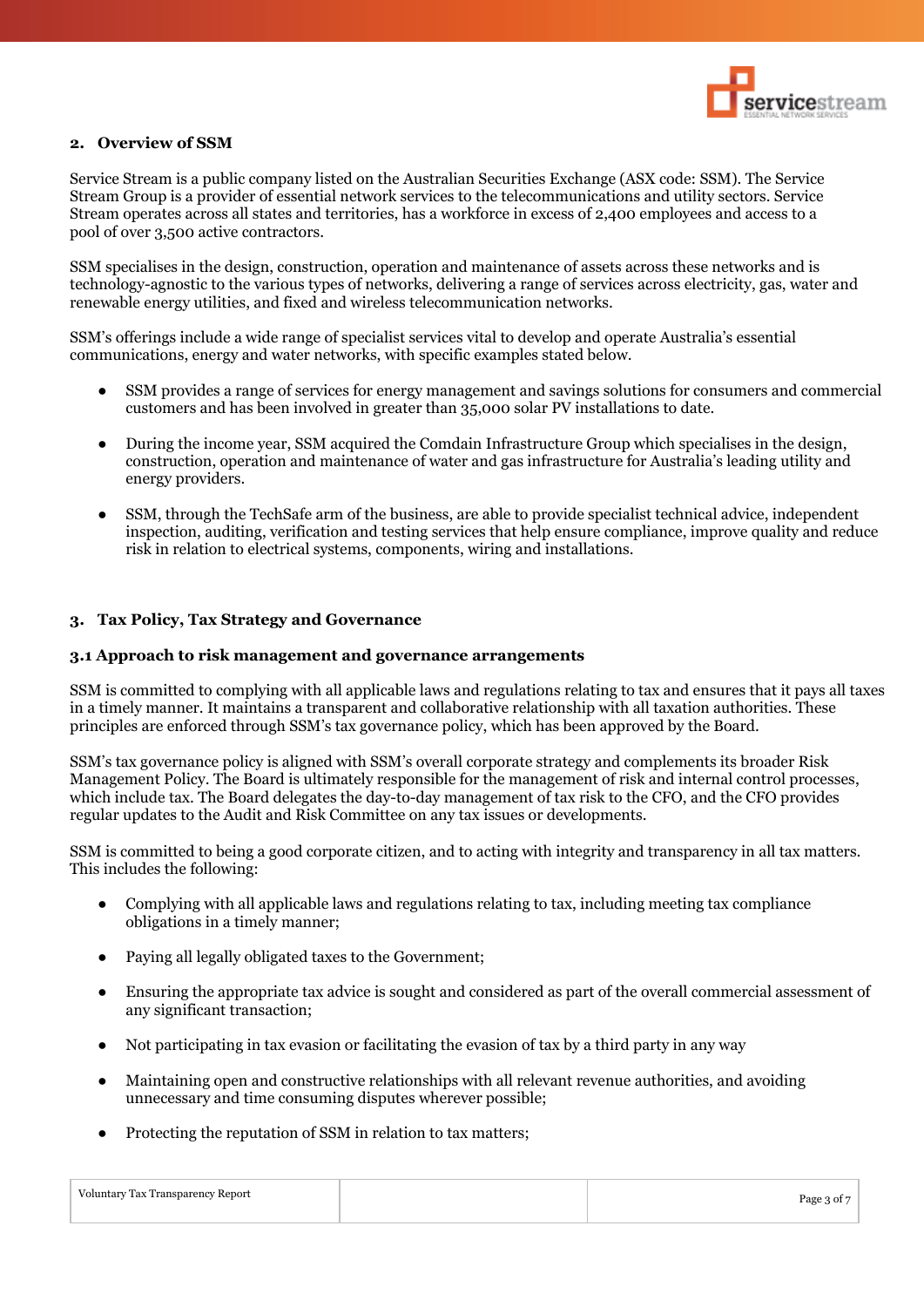

- Maintaining high standards of tax risk management and governance; and
- Managing tax risk in accordance with industry best practice.

The Audit and Risk Committee is responsible for the oversight of the tax risk management and governance framework. The Audit and Risk Committee meets quarterly. The CFO, as well as other members of the Finance Team, provide an annual report on the tax risks and broader tax affairs of SSM at one of the quarterly meetings.

#### **3.2 Attitude towards tax planning**

SSM adopts a conservative approach to tax planning and aims to maintain a low risk rating from the ATO and other revenue authorities:

- SSM does not enter into transactions or structures that have the primary objective of minimising taxes, nor does it facilitate the evasion of tax by any third party.
- SSM seeks out qualified tax advisers to assist with managing its tax affairs or applies to the ATO for a tax ruling in circumstances where the potential taxation outcomes are uncertain.
- SSM adopts a conservative interpretation of the tax law whenever there may be uncertainty or ambiguity as to meaning.
- SSM ensures that its finance function is appropriately staffed with qualified tax professionals to deal with tax matters in an efficient manner.

#### **3.3 Accepted level of risk in relation to taxation**

SSM's Tax Governance Policy Board Risk Appetite Statement allocates risk and compliance tolerance levels to specified business and operational matters. Tolerance levels are delineated as either nil, low, moderate, medium or high.

SSM has documented in the Tax Governance Policy that tax risk will not be accepted unless the tax position adopted by SSM is either as likely or more likely to be correct than incorrect having regard to the relevant authorities.

### **3.4 Approach to engagement with ATO**

SSM maintains an open, transparent and forthcoming relationship in its dealings with all revenue authorities (including the ATO). Information is clearly presented to the ATO and other revenue authorities and every effort is made to comply with agreed deadlines.

#### **4. Australian Tax Consolidated Group**

The SSM business is held through a single holding company (SSM) that is the head company of the Australian income tax consolidated group.

SSM as the holding company lodges a single income tax return which consolidates the results of its wholly owned Australian resident companies (SSM tax consolidated group), and pays corporate income tax on behalf of the SSM business.

The holding company, SSM, is listed on the ASX and therefore is considered a widely held entity for income tax purposes.

#### **5. International Related Party Dealings**

SSM is an entirely Australian based business, and does not hold any interest in any international entities or operations. Consequently, it does not engage in any dealings with international related parties.

| Voluntary Tax Transparency Report | Page 4 of 7 |
|-----------------------------------|-------------|
|                                   |             |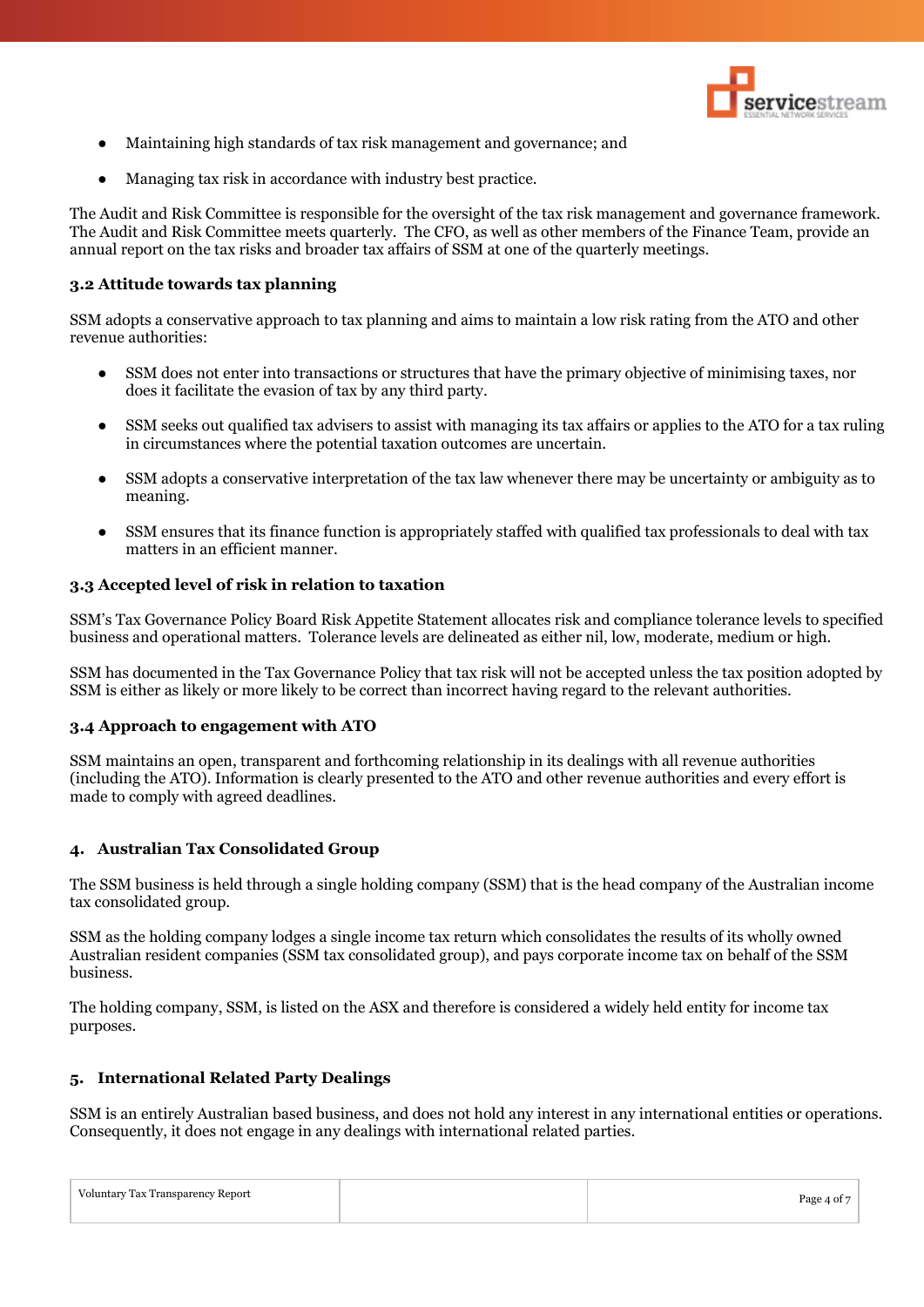

# **6. Reconciliation of Accounting Profit to Income Tax Expense to Income Tax Paid**

This section provides details of SSM's accounting profit before tax, income tax expense and tax paid for the entities referred to in section 4 above.

# **6.1 Reconciliation of Accounting Profit to Income Tax Expense for the year ended 30 June 2019**

|                                                                          | 2019 (\$'000) |
|--------------------------------------------------------------------------|---------------|
| Accounting profit before income tax                                      | 72,115        |
| Income tax expense on accounting profit at 30%                           | 21,635        |
|                                                                          |               |
| Non-temporary income tax adjustments                                     |               |
| R&D income tax incentive                                                 | (24)          |
| Acquisition costs of Comdain Infrastructure treated as capital in nature | 556           |
| Other non-deductible expenses                                            | 89            |
| Total non-temporary income tax adjustments                               | 621           |
|                                                                          |               |
| <b>Income Tax Expense</b>                                                | 22,250        |

# **6.2 Effective Income Tax Rate**

The effective income tax rate is calculated as the income tax expense divided by accounting profit before tax:

|                                  | 2019 (\$'000) |
|----------------------------------|---------------|
| Income tax expense               | 22,256        |
| Accounting profit before tax     | 72,115        |
| <b>Effective income tax rate</b> | 30.86%        |

SSM has an effective tax rate of 30.86% for the year ended 30 June 2019; the corporate tax rate is 30%. This variance is primarily due to the acquisition costs of Comdain Infrastructure that were expensed to the income tax statement for accounting purposes being treated as capital expenditure for tax purposes.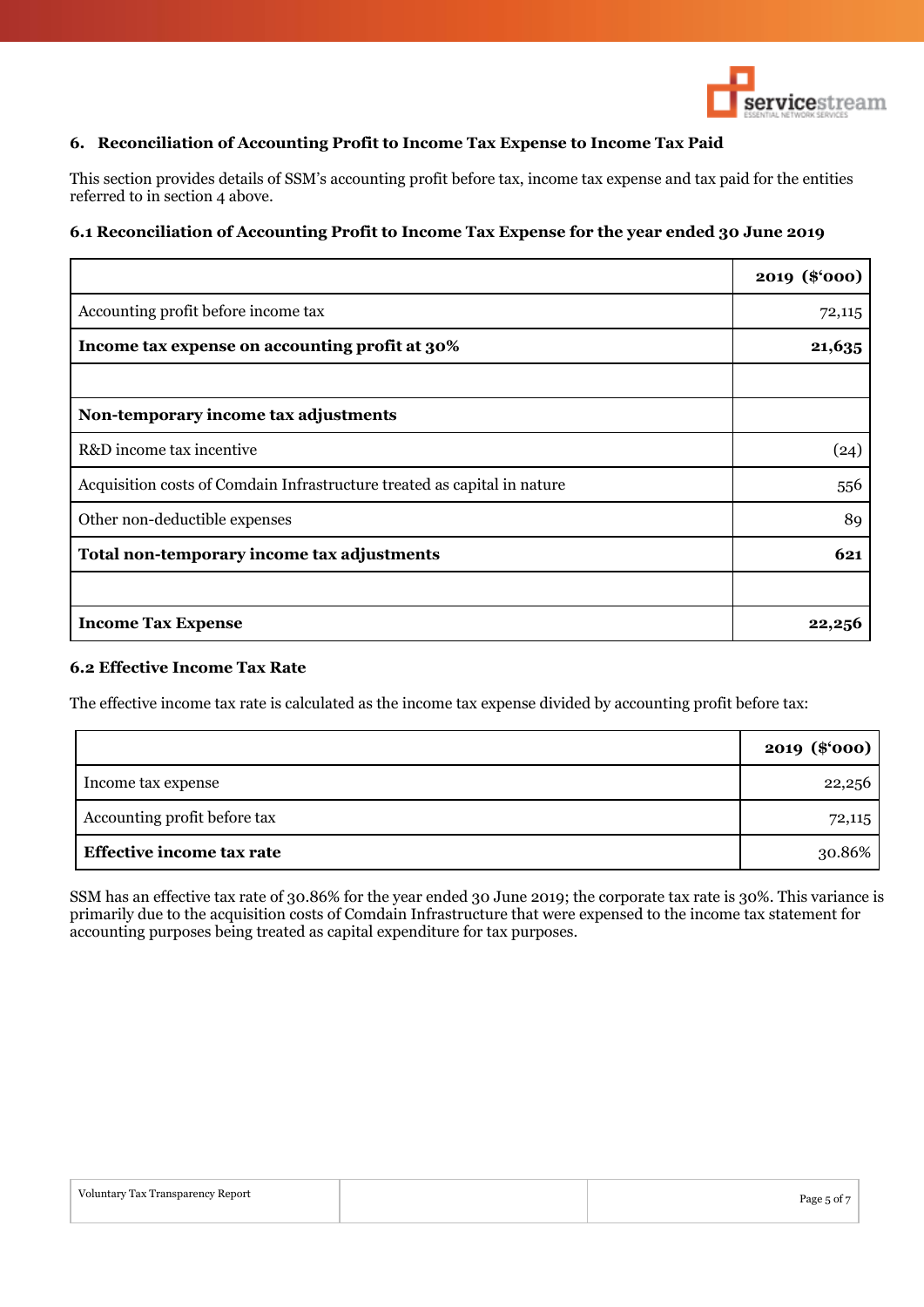

# **6.3 Reconciliation of Income Tax Expense to Income Tax Paid**

The table below provides a reconciliation of accounting profit to income tax expense and income tax payable for the financial year ended 30 June 2019.

|                                                       | 2019 (\$'000) |
|-------------------------------------------------------|---------------|
| <b>Income tax expense</b>                             | 22,256        |
|                                                       |               |
| Temporary income tax adjustments/differences          |               |
| Trade and other receivables                           | 287           |
| Accrued revenue                                       | (2,902)       |
| Trade and other payables and provisions               | (1,450)       |
| Share issue costs                                     | 71            |
| <b>Employee benefits</b>                              | 2,729         |
| Property, plant and equipment                         | 256           |
| Customer contracts / relationships                    | 2,227         |
| Other deductible expenses / non-assessable income     | (619)         |
| Total temporary income tax adjustments/differences    | 599           |
|                                                       |               |
| Current year tax instalments paid throughout the year | (15, 561)     |
|                                                       |               |
| Australian income tax paid                            | 7,294         |

| Page 6 of 7 |
|-------------|
|             |